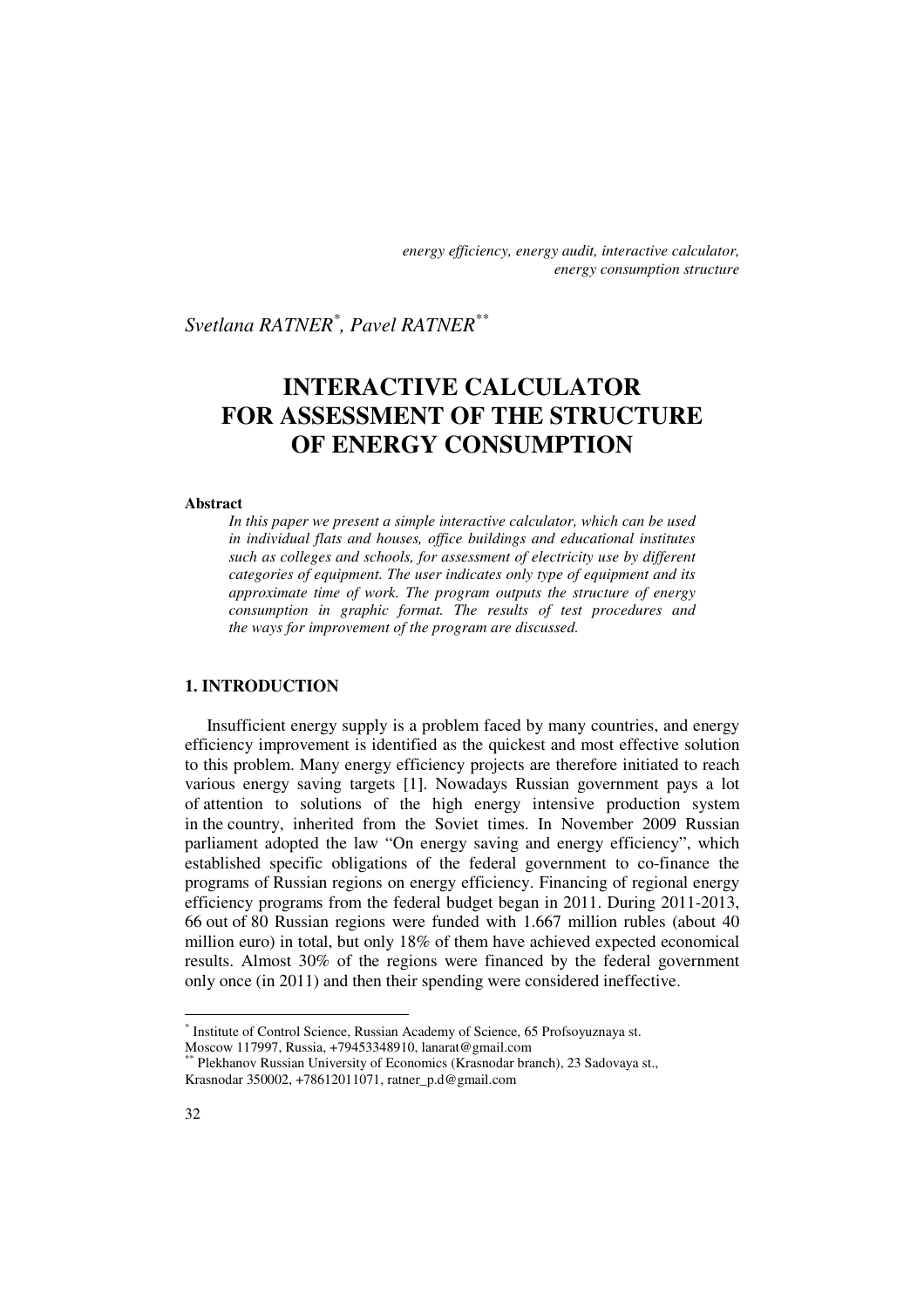According to our previous study [2-3] the key factors of low efficiency of regional energy saving programs is the lack of approved standards and algorithms in the area of energy audit. In practice, both technical and economical parameters of energy audit fluctuate in a very large range. It's due not only to different complexity of the audit (the number of surveyed buildings, the number of observed parameters etc.), but also the immaturity of the market. In some regions with monopolistic market of energy service the audit for a company costs much more than paying bills for electricity and heat. For example, in Yamal-Nenets Autonomous Okrug the average cost of energy audit contract in 2011 was 185 million rubles (about 4.4 million euro) [4], while in Lipetskaya Oblast only 200 000 rubles (4800 euro).

In this situation most of the small and middle-size companies as well as government organizations are getting more and more interested in some "do-ityourself" tools that can help to make very first steps in introduction of energy management systems and reduce the cost of professional energy audit. Especially strong need for energy audit in public sector is explained by the fact that in many regions local laws oblige state-financed organizations to reduce energy consumption by 3% every year at least during 5 years [5].

It is also well known that private consumption, especially energy consumption, is one of the largest demand classes in most economies, and is therefore responsible for a major fraction of global emissions [6]. New energy efficient home appliances can significantly reduce the energy consumption, however, the extent to which the theoretical reduction potential can be realized highly depends on individual decision processes. General population in Russia on its own has not yet embraced energy efficiency as a social value, therefore not many people are interested to invest in increasing energy efficiency of their homes and, therefore, to use algorithms for home energy audit suggested by well-known western companies such as Energy Star and others. Besides the fact that the majority of Russian urban population live in big apartment houses, managed by municipal companies and don't have much opportunities to save energy, except reduction of personal electricity use. But in some regions tariffs on electricity for population already grew to the level that makes energy saving economically reasonable.

In this paper we present a simple interactive calculator (hereinafter EnergyCalc) which can be used in educational institutes such as colleges and schools, office buildings as well as individual flats and houses for assessment of electricity use by different categories of equipment. The user indicates only type of equipment and its approximate time of work. The program outputs the structure of energy consumption in graphic format and some recommendation on how to reduce the most costly item of expenditure. The EnergyCalc is realized in the C++ programming language, following the C++98 standard. It is available for personal computers running the Microsoft Windows or the GNU/Linux operating systems.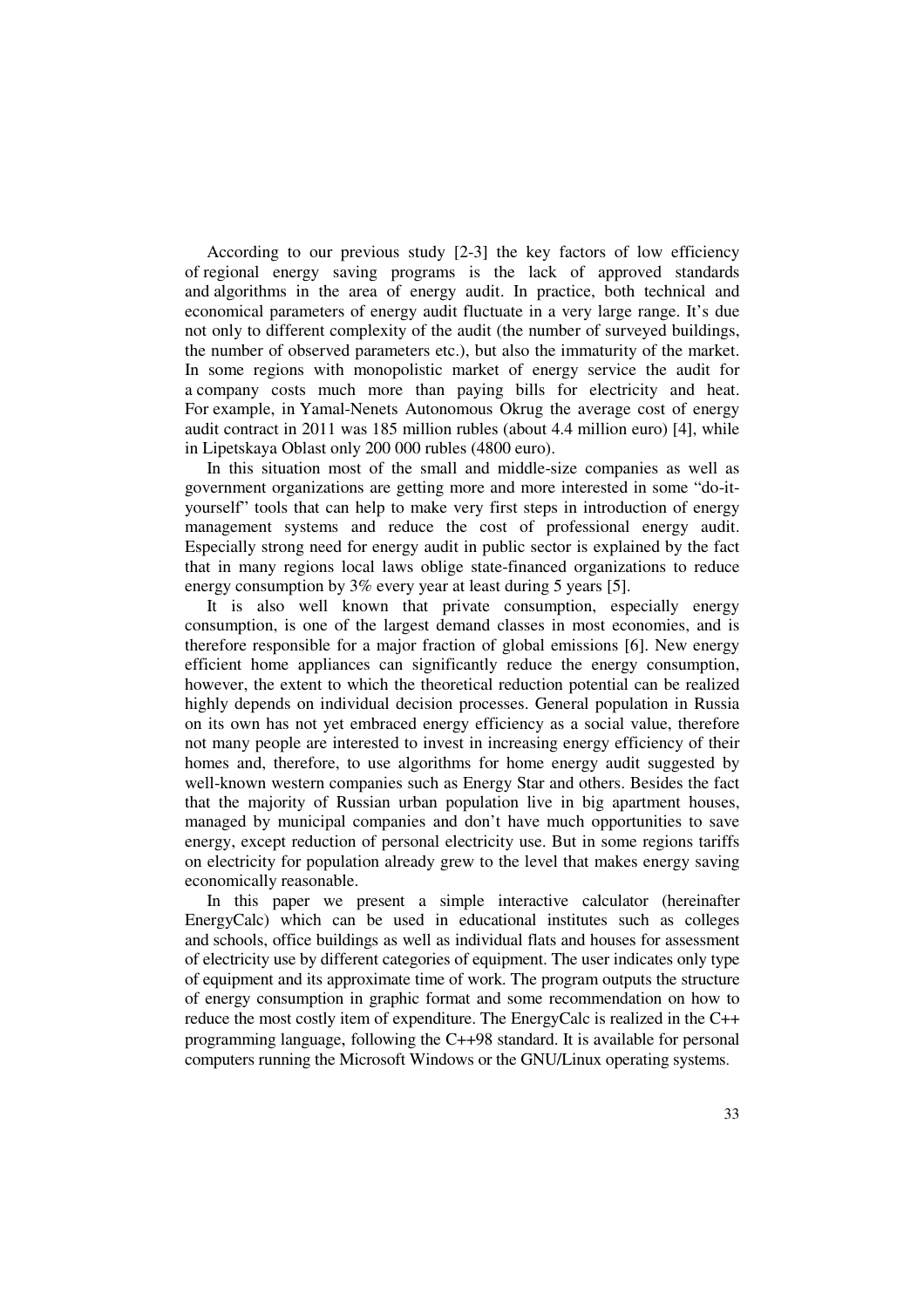The structure of the paper is following: in Section 2 we discuss the formulation of the problem, the methods of gathering information for inbuild database in the program and describe the algorithm of calculation. In Section 3 we present the design of EnergyCalc program and describe its realization. Section 4 is devoted to discussion of the results of the tests made for the case of individual apartment, office of the middle-size company and typical public school. In Conclusions we make a short summary of main results and introduce some way for improvement of the interactive EnergyCalc.

# **2. THE PROBLEM OF ENERGY CONSUMPTION STRUCTURE MONITORING**

According to the standard ISO 50001 "Energy Management System" adopted in Russia at the end of 2012 the first step of developing energy-saving strategy is the energy survey. While a professional energy audit is the best way to determine the potential ways for reduction of energy consumption and the necessary part of the certification process, one can conduct their own simple but diligent research and spot many problems in the use of electrical equipment. The information about total electricity consumption in most cases is available because the majority of offices and homes are equipped with individual electricity meters, but the structure of energy consumption is unclear. The main problem for the average user is the lack of information about how powerful different types of office and home equipment are. In this situation users often start to save energy by ineffective methods and very soon give up.

The structure of energy consumption in offices and individual homes varies a lot. Thus, on fig. 1-2 we can see two electricity consumption structures of the same-sized families living in the same city and in similar homes. While one of the biggest parts in energy consumption for both families is a refrigerator, other "energy eaters" differ. For the first family they are lighting and TV, for the second family – electric stove, washing machine and dishwasher.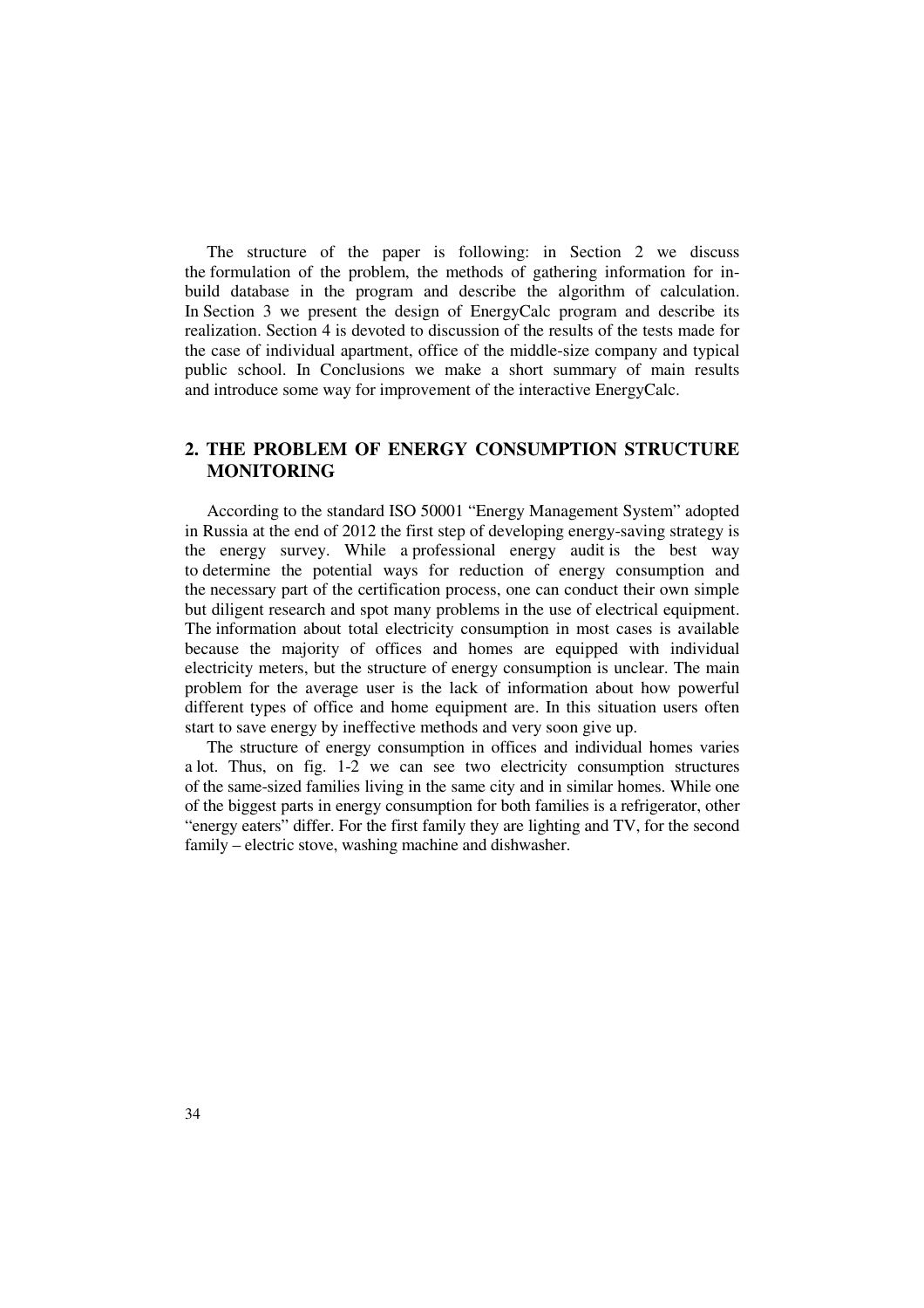

**Fig.1. Weekly energy consumption structure: family 1 (Krasnodar city, 3 persons, 100 sq.m home) [source: authors own studies]** 



**Fig. 2. Weekly energy consumption structure: family 2 (Krasnodar city, 3 persons, 100 sq.m home) [source: authors own studies]**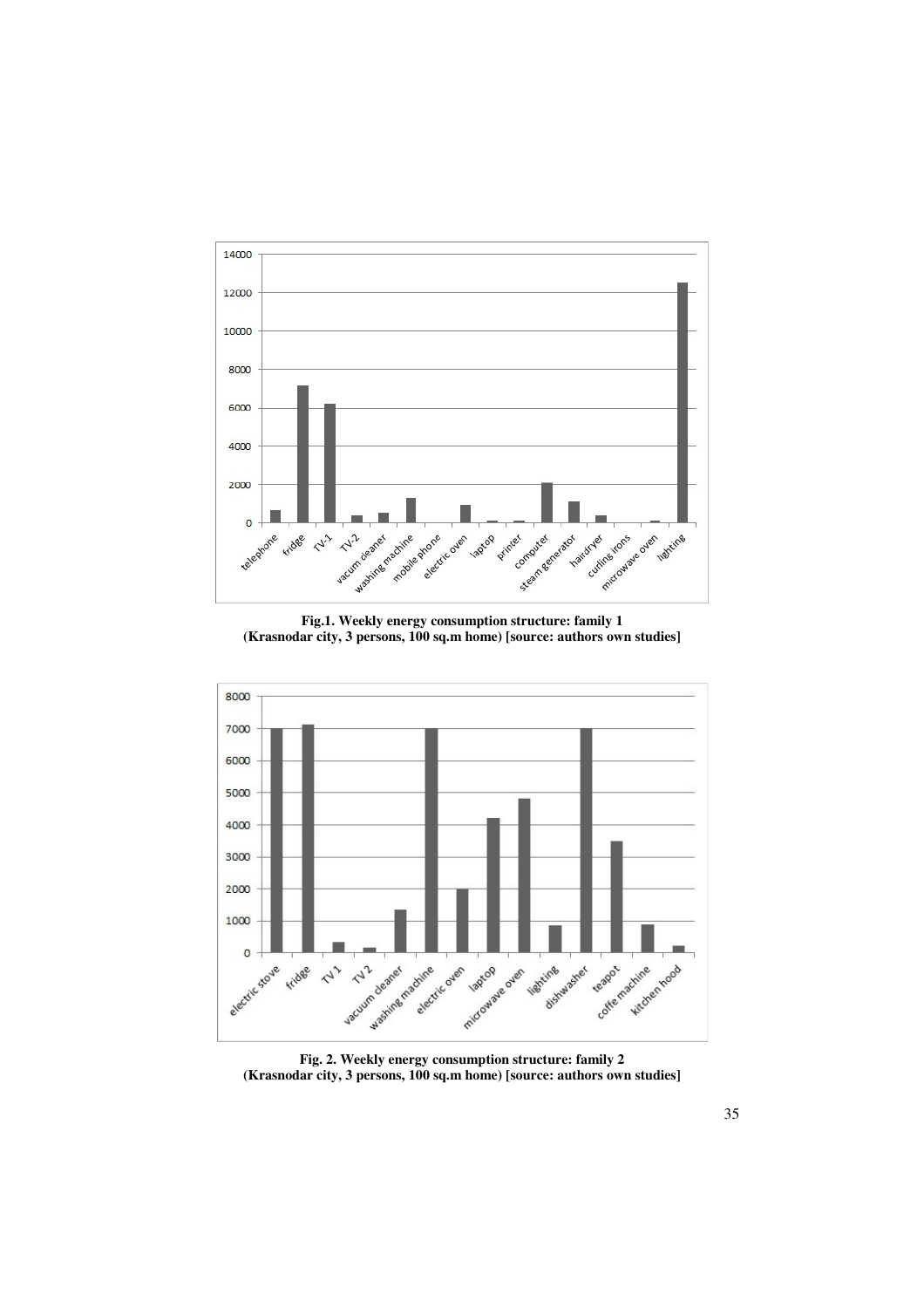The similar difference can be seen in the energy structures of offices. The main reason for this variation is not only different life style of the people and different commercial activities of the companies, but also the attitude towards energy efficiency and income level. Low energy prices cause the lack of incentives to improve energy efficiency for wealthy people and companies. The level of energy efficiency of household and office equipment has practically no effect on the price, therefore the majority of the buyers do not pay much attention to energy efficiency indicators and tend to choose more powerful and functional home and office appliances. Permanent growth of prosperity of the middle class Russians is primarily reflected in the acquisition of durable goods, including a variety of new types of household and office equipment.

Nowadays the study of the influence of the demographic, socioeconomic, and housing characteristics variation in household energy consumption became very popular in different countries (see, for example [7-10]), but still not in Russian economic literature. Therefore it was not possible to rely on results of previous studies and it was necessary to select a new way to investigate the structure of energy consumption of the households.

With this in mind we have abandoned the idea of using the typical structure of energy consumption as a pattern of the EnergyCalc and have used instead a case-study method for gathering the information about the possible set of home and office appliances. According to [11], a case study is an empirical enquiry that investigates a phenomenon in a real life context. In order to avoid volunteer bias in residential energy efficiency studies, we have used the results of [12] and provided volunteers with a short questionnaire that takes at most 1 minute to complete before the study about their intentions to enroll. A case-study was conducted for 7 households, 4 offices of SMEs and two public high schools in Krasnodar city, Krasnodar region, Russia. The following information at each object was collected:

- list of appliances,
- appliances' brand and year of manufacture,
- users' satisfaction with the quality (including energy efficiency) of appliances and their plans to purchase new kinds of equipment.

Then the information about appliances' energy consumption was collected from the sites of most popular Russian Internet stores and the official sites of equipment's manufacturers. For majority of appliances energy consumption is measured as power (Wt); for washing machines and dishwashers the energy consumption for the cycle was measured. If the energy consumption of appliance depends on the class of energy efficiency or on the presence some special functions, several modification of the same appliance were indicated in the list. All collected information was presented in the form of database, which later on will be built-in inside of EnergyCalc.

The process of calculation the energy consumption was organized as it is presented in the table below.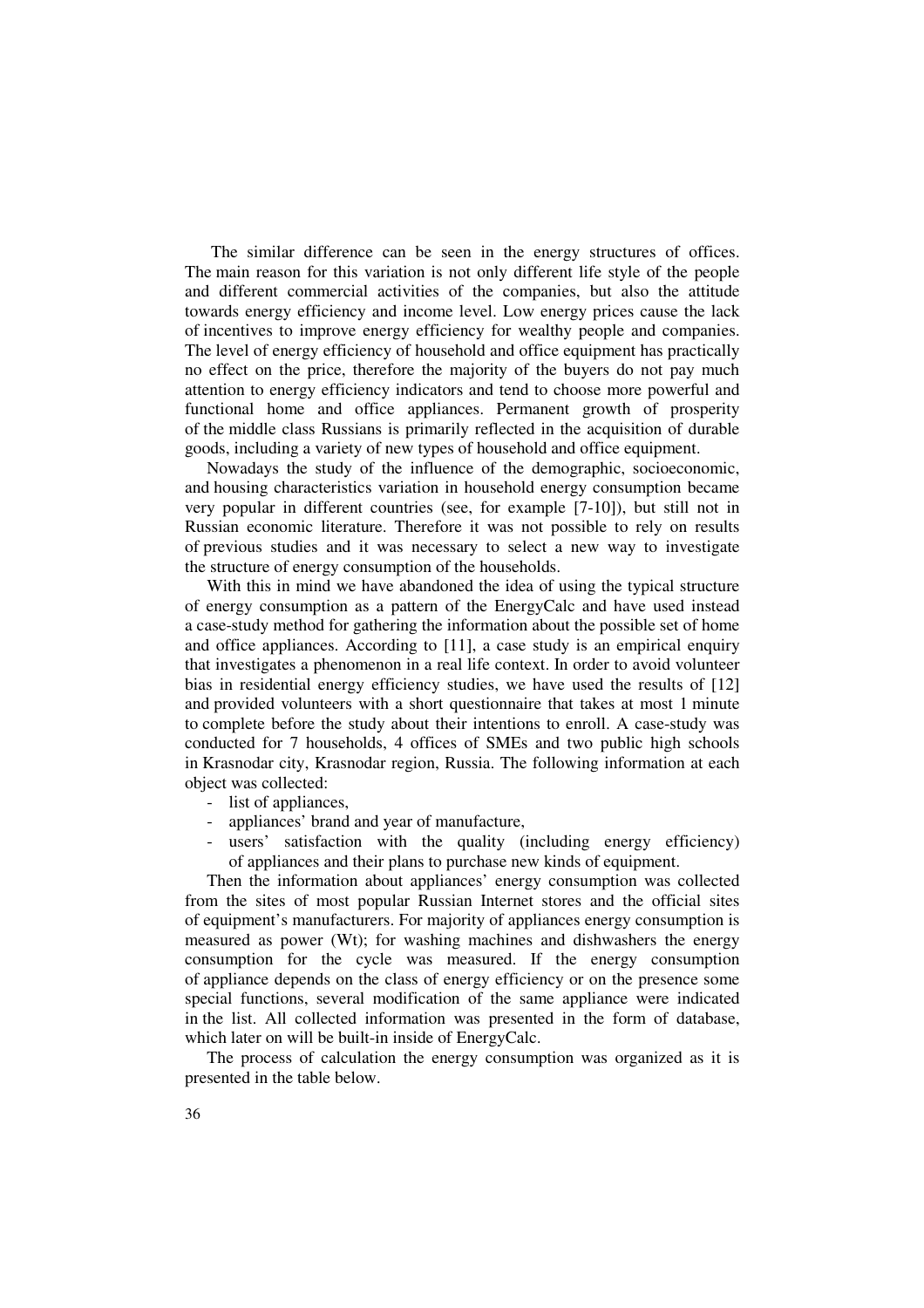| Object                                                                           | Input<br>parameters                                                                 | Data base<br>parameter                                               | <b>Calculation</b><br>formula |  |
|----------------------------------------------------------------------------------|-------------------------------------------------------------------------------------|----------------------------------------------------------------------|-------------------------------|--|
| Home and office.<br>appliances,<br>except washing<br>machines and<br>dishwashers | Time of use<br>(hours in a week),<br>class of energy<br>efficiency<br>(if possible) | Power, Wt                                                            | TimexPower                    |  |
| Washing<br>machines and<br>dishwashers                                           | The number of<br>uses in a week                                                     |                                                                      | Number×ECC                    |  |
| Lighting in the<br>public high<br>schools<br>(class-rooms)                       | The number of<br>class-rooms, the<br>time of lighting                               | Average energy<br>consumption (AEC)<br>for lighting a class-<br>room | Number×Time×<br><b>AEC</b>    |  |
| Lighting in the<br>public high<br>schools (halls)                                | The floor area of<br>halls, the time of<br>lighting                                 | Average energy<br>consumption (AEC)<br>for lighting<br>a sq.meter    | AreaxTimexAEC                 |  |
| Running the<br>average school<br>kitchen                                         | The number of<br>days in a week<br>than the kitchen<br>works                        | Average daily<br>energy<br>consumption<br>(ADEC)                     | <b>Number×ADEC</b>            |  |

**Tab. 1. Methods of energy consumption structure assessments** 

 As seen from the table, the structure of the energy consumption in private apartment and office is calculated by multiplying the operation time of each device on its output. The algorithm for public high schools is slightly different, because the main part of the school building usually is occupied by the typical school classrooms with the same lighting systems, what can be used as a measureable unit in the process of energy consumption evaluation. Another measurable unit in school's energy consumption can be a school kitchen, which has standard equipment, purchased by municipalities at the same manufacture through tender system (most of the public schools in big cities have about 1 thousand students of different age from 6 to 17 and cook a standard lunch set for all students every day, except Saturdays and Sundays). Halls and gyms in school also have standards of lightings on one square meter and usually are equipped with the fluorescent lighting. The parameters of all other appliances in a school building such as air conditioning, computers, projectors, musical equipment, interactive whiteboards, plasma screens and others are included in build-in database. Their energy consumption is calculated similar to the case of office and apartment.

Proposed way of estimation the structure of energy consumption is simple for the user, because all he needs is to monitor the time of different equipment operation for several days (about a week). Then the user can run the EnergyCalc,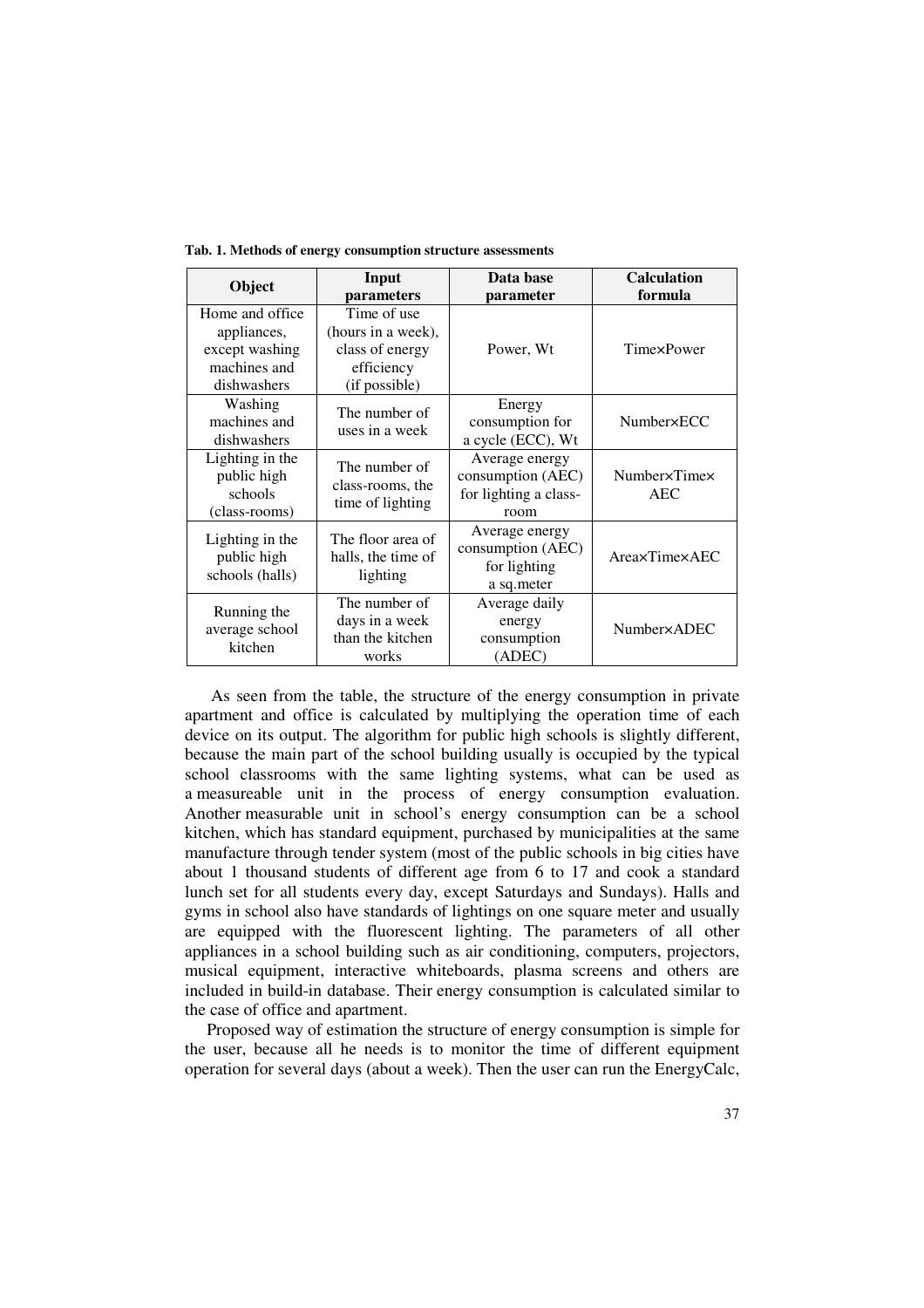get the structure of energy consumption and the estimation of total electricity spending, which one can compare with the meter's records. If the calculated and actual readings vary greatly, it may indicate that the user does not take into account some items of equipment or underestimates the time of their use. If the readings are the same, the user can analyze the real energy consumption structure and select the most reasonable ways to optimize it.

#### **3. CODE AND DESIGN**

The EnergyCalc program is realized in the C++ programming language, following the C++98 standard. It is currently available for personal computers running the Microsoft Windows or the GNU/Linux operating systems. However, there are builds of the program possible for other operating systems, such as Apple OS X, as well as a mobile version for Android and iOS. EnergyCalc uses the Qt libraries (version 5.2.0) and was created using the Qt Creator development environment, which is part of the Qt project. The program provides a user interface in two languages, English and Russian.

The main program window is a selection dialog, which provides buttons to choose the environment energy calculations should be performed within, such as home, office or public school (fig.3). This is necessary due to the different types of electrical appliances typically used within these environments and therefore different measureable units.



**Fig. 3. Selection dialog [source: authors own studies]**

After the desired environment has been selected, the program will attempt to read the data for this environment's typical appliances from files in its' directory. If this succeeds, the user should be presented with a dialog similar to the one below (fig.4).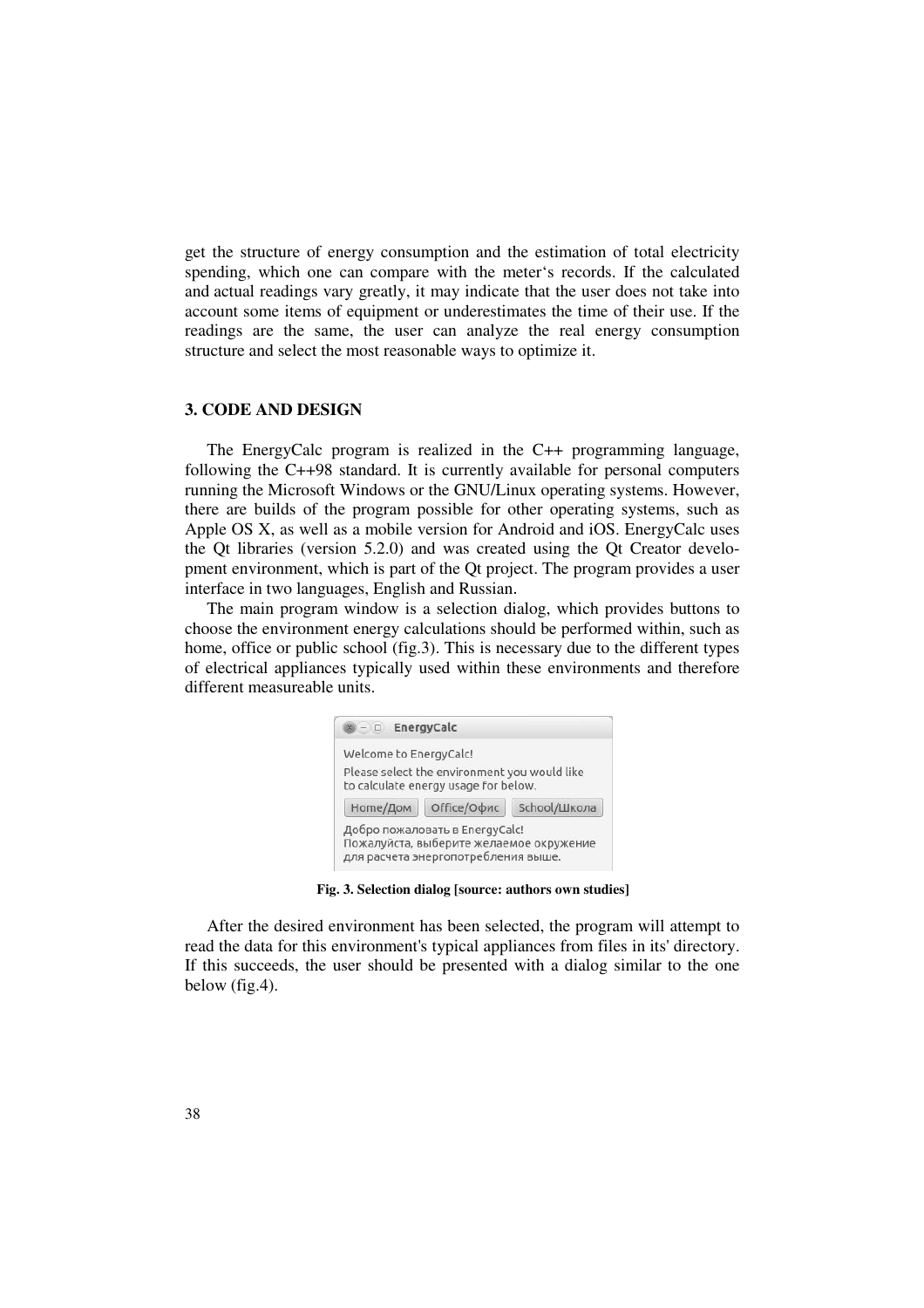| Please enter the following data for all the electircal appliances you use.<br>Leave the fields of the appliances you do not use as-is.<br>If the appliance doesn't have any known energy classes for it, the wass dropdown will be empty.                            |             |                         |              |
|----------------------------------------------------------------------------------------------------------------------------------------------------------------------------------------------------------------------------------------------------------------------|-------------|-------------------------|--------------|
| Пожалуйста, введите следующие данные для всех электроприборов, которыми вы пользуетесь.<br>Если вы не используйте какой-то из указанных приборов, оставьте его поля как есть.<br>Список энерго-классов будет пуст, если для конкретного типа прибора они неизвестны. |             |                         |              |
| Name/Название                                                                                                                                                                                                                                                        | Class/Класс | Jsage time/Время работь |              |
| 3-D телевизор/3DTV                                                                                                                                                                                                                                                   |             |                         | h/4          |
| Вытяжка/Draught                                                                                                                                                                                                                                                      |             |                         | h/4          |
| Кондиционер/Air Condition A                                                                                                                                                                                                                                          |             |                         | h/4          |
| Кофеварка/Coffee machine                                                                                                                                                                                                                                             |             |                         | h/4          |
| Мини-посудомоечная маш                                                                                                                                                                                                                                               |             |                         | cycles/циклы |
| Мини-стиральная машина                                                                                                                                                                                                                                               |             |                         | h/4          |
| Музыкальный центр/Music                                                                                                                                                                                                                                              |             |                         | h/4          |
| Ноутбук/Laptop                                                                                                                                                                                                                                                       |             |                         | h/4          |
| Стационарный компьютер                                                                                                                                                                                                                                               |             |                         | h/4          |
| Телевизор/TV set                                                                                                                                                                                                                                                     |             |                         | h/4          |
| Фен/Hairdryer                                                                                                                                                                                                                                                        |             |                         | h/4          |
| Хололильник/Refrdigerato                                                                                                                                                                                                                                             |             |                         | h/u          |

**Fig. 4. Input window [source: authors own studies]**

Here, user should specify how many hours in a selected time period (usually week, but it also can be day or month) he uses specific appliances presented in the list. For some appliances (e.g. hairdryers), it may be more convenient to specify the time in minutes, in that case, the user can modify the right-most column to specify that he wants to imput minutes rather than hours for those appliances. Also for some appliences such as washing mashines or dish washers user specify the number of uses in the monitoring period.

If known, energy-saving classes may also be specified. However, this isn't possible for all appliances. For those which have no known energy saving classes, this place in the list will be empty.

As soon as user specifys the operating times for all the appliances, he clicks the Calculate button below the table. The program will then sort all electrical appliances by the amount of electircal power consumption, and output the result in number and graphic formats (fig.5).

Note, that in some situations, such as a failed installation, accidental installation to a system-only directory, or accidental deletion or damage of the programs' data files (having the ".energy" file extension), the program may fail to load information required to allow data entry for some or all types of environments. A program reinstallation should fix the issue. In case this happens, an error dialog will be shown.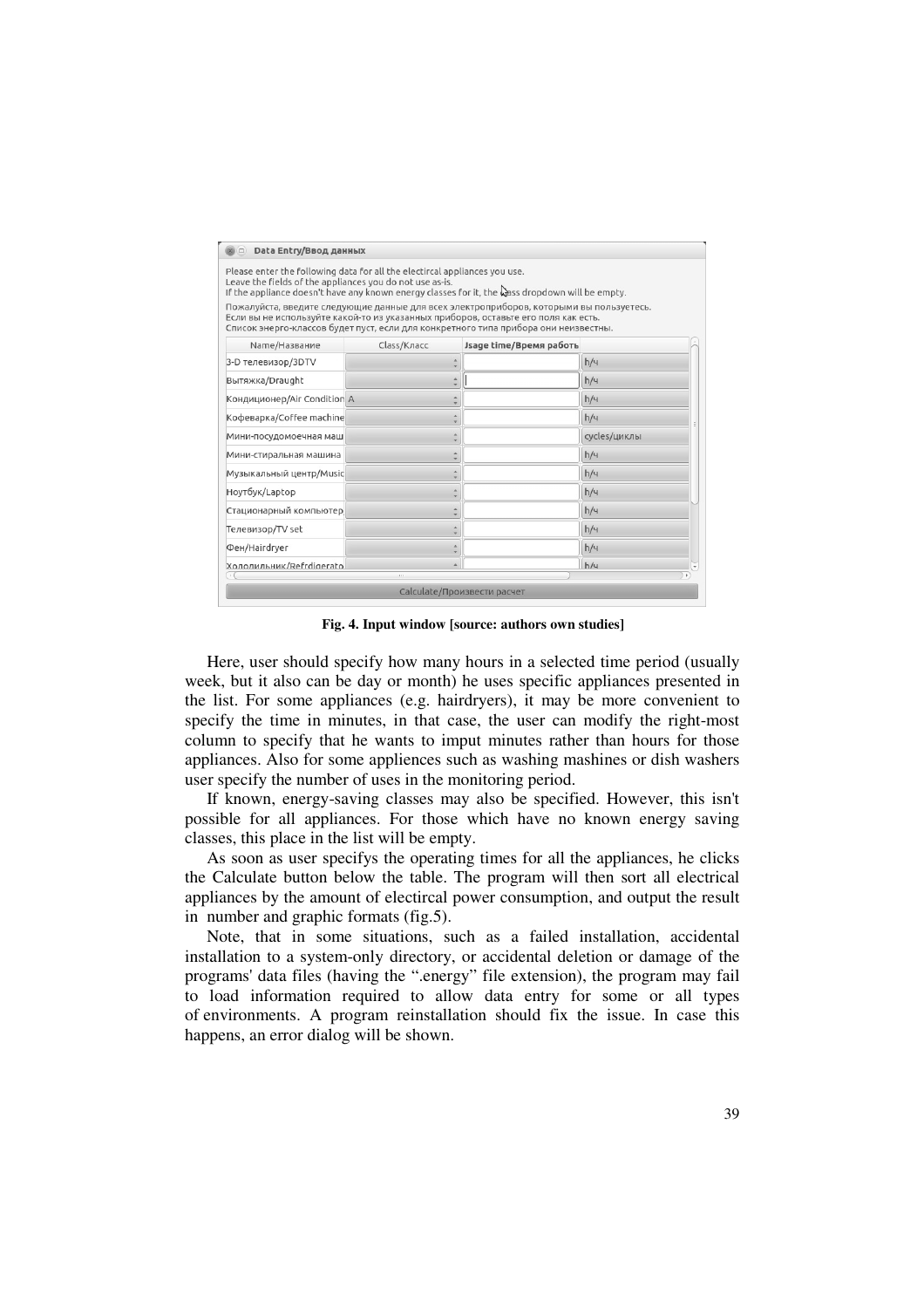| energycalc<br>$-)(\Box)$            |                                      |        |  |
|-------------------------------------|--------------------------------------|--------|--|
| Appliance/Прибор                    | Energy consumption/Энергопотребление | %      |  |
| 1 Электродуховка/Electric oven      | 69720                                | 38.85% |  |
| 2 Электроплита/Electric cooker      | 69720                                | 38.85% |  |
| 3 Холодильник/Refrdigerator         | 28560                                | 15.91% |  |
| 4 Электрочайник/Electric teapot     | 7000                                 | 3.90%  |  |
| 5 Ноутбук/Laptop                    | 3900                                 | 2.17%  |  |
| 6 Вытяжка/Draught                   | 550                                  | 0.31%  |  |
| 7 Музыкальный центр/Music centre 30 |                                      | 0.02%  |  |

**Fig. 5. Output window [source: authors own studies]**

## **4. TESTING PROCEDURES AND RESULTS**

 Testing procedures were conducted on the same objects as case-study. The main purpose of testing the EnergyCalc was to determine how the number of appliances and their year of production as well as the duration of monitoring period affect the accuracy of calculation of total electricity consumption. For this calculated results were compared with the meter's records. Another purpose of testing was to determine how easy the user can get input parameters and to what extent he is satisfied with results of monitoring experiment. The responders have estimated these two parameters in Likert scale from 1 to 5 (1 – not satisfied at all/ very difficult; 5 – totally satisfied/ very simple) [13]. The tests' results are presented in the table below.

| Object      | The number<br>of appliances<br>(measurable<br>$units)$ * | Average time<br>of operation<br>(year) | <b>Duration</b><br>of monitoring,<br>days | Mistake, %<br>(the difference<br>in calculated and<br>real readings) |
|-------------|----------------------------------------------------------|----------------------------------------|-------------------------------------------|----------------------------------------------------------------------|
| Household 1 | 17                                                       | 3                                      | 7                                         | 5%                                                                   |
| Household 2 | 13                                                       | $\overline{4}$                         | 7                                         | $5\%$                                                                |
| Household 3 | 18                                                       | 2                                      | 7                                         | $7\%$                                                                |
| Household 4 | 18                                                       | 4                                      | 7                                         | $5\%$                                                                |
| Household 5 | 19                                                       | 3                                      | 11                                        | 9%                                                                   |
| Household 6 | 19                                                       | 3                                      | 7                                         | 5%                                                                   |
| Household 7 | 20                                                       | $\overline{2}$                         | 10                                        | $10\%$                                                               |
| Office 1    | 17                                                       | 7                                      | 14                                        | $10\%$                                                               |
| Office 2    | 10                                                       | 5                                      |                                           | 11%                                                                  |
| Office 3    | 17                                                       |                                        | 7                                         | 13%                                                                  |
| Office 4    | 12                                                       | 5                                      | 7                                         | $9\%$                                                                |
| School 1    | 20                                                       | 3                                      | 5                                         | 15%                                                                  |
| School 2    | 20                                                       | $\overline{4}$                         | 10                                        | $10\%$                                                               |
|             |                                                          |                                        |                                           |                                                                      |

**Tab. 2. The results of testing procedures**

<sup>\*</sup> All appliances of the same kind such as lamps, computers or laptops of the same power were considered as one measurable unit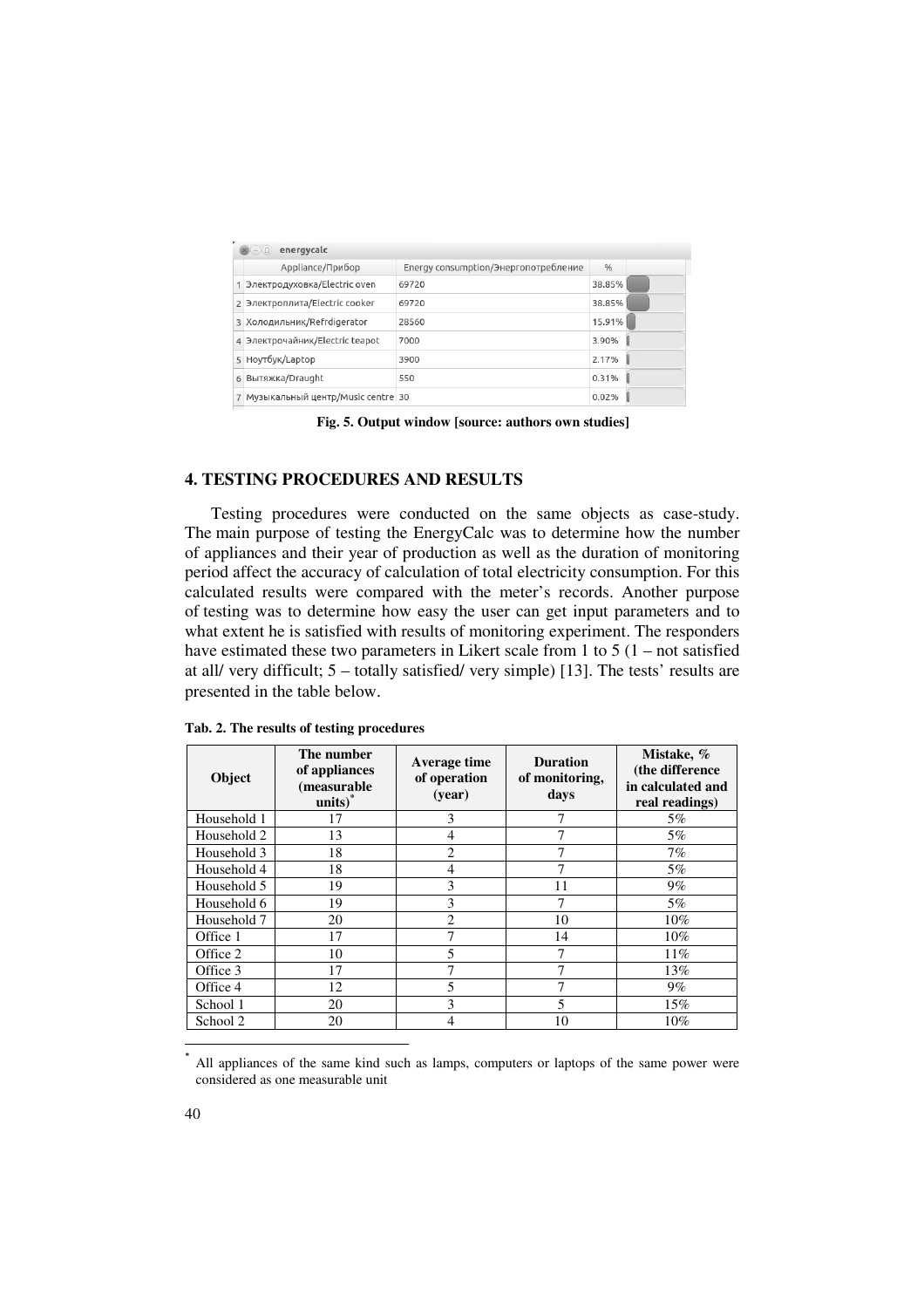Analyzing the data at the table, we can see that the lowest level of mistake is achieved in households. However, neither the number of appliances under monitoring, nor their year of production or time of observation did not significantly affect the accuracy of the results.

The level of mistake for offices is almost twice higher, which can be explained by insufficient quality of monitoring procedure (not all types of devices and their differences in power are included in the list), but also by the fact that that not all the energy consumption issues came to the attention of persons, who conducted monitoring.

There is not enough data to do some statistically proved conclusions about the accuracy of calculation for public schools, but it seems that the longer duration of monitoring cause better results.

The level of satisfaction with results and evaluation of simplicity of monitoring are presented on figure 6. It is interesting, that the level of satisfaction has a negative correlation with the accuracy of calculation. It happens mostly because owners (or managers) of complicated objects for monitoring such as SMEs offices and public schools are more interested in some tools that are quite simple in operating and can give them a glimpse which investment decision will be more effective for energy saving.

Most of responders also have noted that the process of monitoring helped them to realize how much they can improve their daily patterns of energy consumption; some decided to switch to use of energy saving light bulbs and others – to use day/night tariff meters. One office manager has observed unrecorded electricity consumption. Another firm started to consider implementing environmental standards and motivating workers with pro-social preferences, because they have found that "green employees" report a signifycantly higher perception of usefulness and equitable recognition at work during experiment (that fully correspond to the results of the study [14]).

These results of testing process show that participating in energy efficiency studies can be considered as a high influencing social interaction which helps to form of consumer perceptions and preferences for pro-environmental technologies [15].

Test procedures were helpful as well in terms of gathering user feedback for further improvement of the program. Thus, some users noted that they prefer to use similar program on their mobile phones.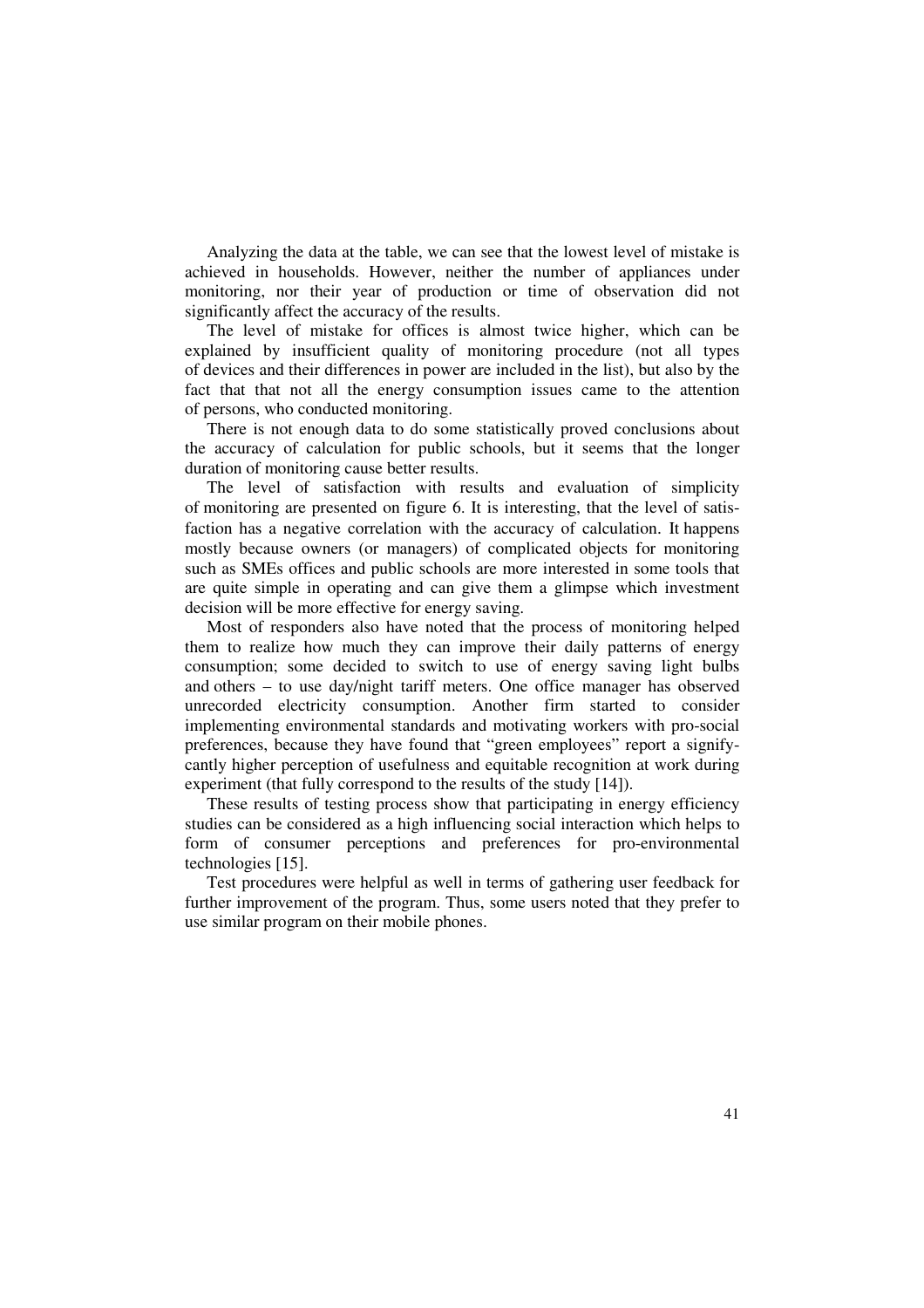

**Fig. 6. Opinions of the respondents on satisfaction and simplicity with results of monitoring procedure [source: authors own studies]** 

Based on the results of test procedures it was decided to present the calculator for home and office in a form of mobile application. Current version of the program will be supplemented with practical recommenddations on energy saving and put to one of the regional Internet portals on energy efficiency as open access software. It will not only give advantages in distributing the program, but will also (in case the user's consent) help to collect statistics on the energy consumption structure of households and offices. The use of the Cal-culator at the regional level will help to gather statistical data that can supplement and clarify the results of studies conducted by government agencies, which sometimes use outdated methods of data collection that do not meet the requirements of modern realities [16].

### **5. CONCLUSIONS**

Resent significant increase in electricity tariffs and the growing popularity of energy-saving technologies in Russia initiate the interest to the problem of energy consumption monitoring. While a professional energy audit currently is very expensive, owners of small and middle-sized companies as well as regular householders demonstrate a high level of interest to use some "do-ityourself" tools that can help to make very first steps in introduction of energy management systems and reduce the cost of professional energy audit.

By the use of presented EnergyCalc one can calculate the structure of energy consumption of a household, office or typical public school and see it both in graphic and number formats. Testing procedures helped to figure out that the lowest level of mistake is achieved in households (average  $7\%$ ), while